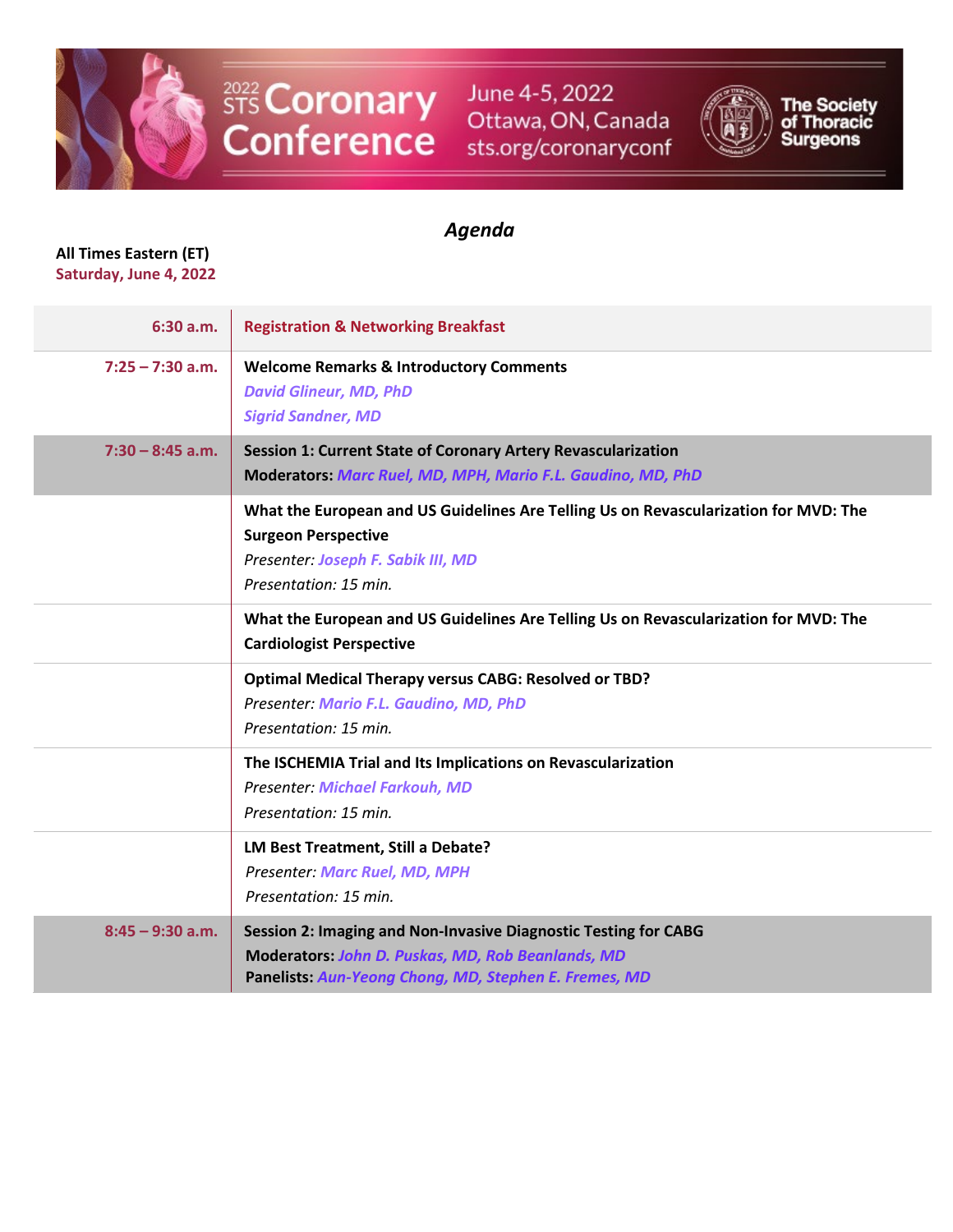|                         | Angio CT and CT FFR for CABG - How Useful Is It?<br>Presenter: Torsten Doenst, MD, PhD<br>Presentation: 7 min.                                                                       |
|-------------------------|--------------------------------------------------------------------------------------------------------------------------------------------------------------------------------------|
|                         | IVUS and OCT for CABG - How Useful Is It?<br>Presenter: Akiko Maehara, MD<br>Presentation: 7 min.                                                                                    |
|                         | Ischemia and Viability Testing for CABG - How Useful Is It?<br><b>Presenter: Rob Beanlands, MD</b><br>Presentation: 7 min.                                                           |
|                         | Imaging for Diagnosis of Coronary Artery Disease in Women<br>Presenter: Viviany Taqueti, MD, MPH<br>Presentation: 7 min.                                                             |
|                         | Discussion: 15 min.                                                                                                                                                                  |
| $9:30 - 10:30$ a.m.     | <b>Session 3: Conduit Selection</b><br><b>Moderators: David P. Taggart, MD, Sigrid Sandner, MD</b><br>Panelists: Mario F.L. Gaudino, MD, PhD, James Tatoulis, MD, Faisal Bakaeen, MD |
|                         | Why Should We Use the RITA as the Second Arterial Graft?<br>Presenter: David P. Taggart, MD<br>Presentation: 7 min., Discussion: 5 min.                                              |
|                         | The Radial Artery - For Every Patient and Every Surgeon?<br>Presenter: Mario FL Gaudino, MD, PhD<br>Presentation: 7 min., Discussion: 5 min.                                         |
|                         | Who Still Uses RGEA in 2022?<br>Presenter: Hirokuni Arai, MD, PhD<br>Presentation: 7 min., Discussion: 5 min.                                                                        |
|                         | Can We Transform a Vein into an Artery with the No-Touch Harvest Technique?                                                                                                          |
|                         | Will the Results of the ROMA Trial Be Different than the ART Trial?<br>Presenter: Stephen E. Fremes, MD<br>Presentation: 7 min., Discussion: 5 min.                                  |
| $10:30 - 11:00$ a.m.    | <b>Break/Exhibits</b>                                                                                                                                                                |
| 11:00 a.m. - 12:25 p.m. | <b>Session 4: Conduit Harvest</b><br>Moderators: David Glineur, MD, PhD, Michael Vallely, MBBS, PhD<br>Panelists: Pierre Voisine, MD, Fraser Rubens, MD                              |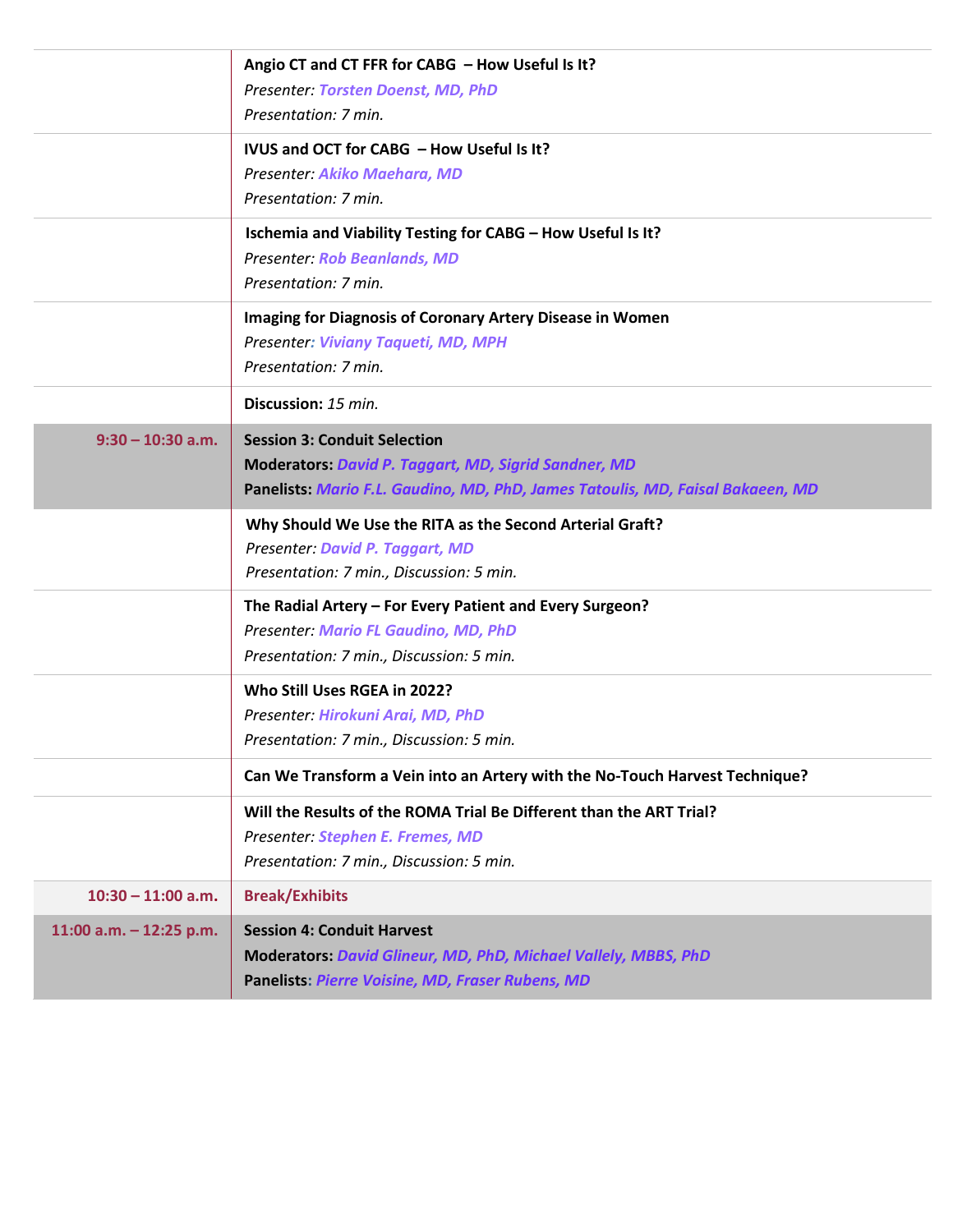|                      | ITA Harvest - Pedicled versus Skeletonized: Benefits and Risks<br>Presenter: Andre Lamy, MD, MHSc<br>Presentation: 7 min.                                                       |
|----------------------|---------------------------------------------------------------------------------------------------------------------------------------------------------------------------------|
|                      | ITA Skeletonization Harvest - Technique, Tips, and Tricks<br>Presenter: Thomas Schwann, MD, MBA<br>Presentation: 7 min.                                                         |
|                      | Discussion: 10 min.                                                                                                                                                             |
|                      | The Radial Artery Open Harvest: How I Use It<br><b>Presenter: James Tatoulis, MD</b><br>Presentation: 7 min.                                                                    |
|                      | <b>Endoscopic Harvesting of the Radial - Tips and Tricks</b><br>Presenter: Harry Lapierre, MD, FRCSC<br>Presentation: 7 min.                                                    |
|                      | Discussion: 10 min.                                                                                                                                                             |
|                      | Technical Approach to SVG Harvesting - Endoscopic: How I Use the SVG<br><b>Presenter Elaine Tseng, MD</b><br>Presentation: 7 min.                                               |
|                      | Technical Approach to SVG Harvesting - No-Touch Technique: How I Use the SVG                                                                                                    |
|                      | Debate: Open versus Endoscopic SVG Harvesting - Pro Open Harvest<br>Presenter: Matthias Thielmann, MD, PhD<br>Presentation: 7 min.                                              |
|                      | Debate: Open versus Endoscopic SVG Harvesting - Pro Endoscopic Harvest<br>Presenter: Dawn S. Hui, MD<br>Presentation: 7 min.                                                    |
|                      | Discussion: 10 min.                                                                                                                                                             |
| $12:25 - 12:55$ p.m. | <b>Session 5: Technical Panel Case Discussion</b><br><b>Moderators: Thomas Schwann, MD, MBA, Elaine Tseng, MD</b><br>Panelists: Matthias Thielmann, MD, PhD, James Tatoulis, MD |
|                      | The ITA Has a Hematoma after Harvest: What Do I Do?<br><b>Presenter: Faisal Bakaeen, MD</b><br>Presentation: 5 min.                                                             |
|                      | The Radial Is Calcified: What Do I Do?<br>Presenter: Umberto Benedetto, MD, PhD<br>Presentation: 5 min.                                                                         |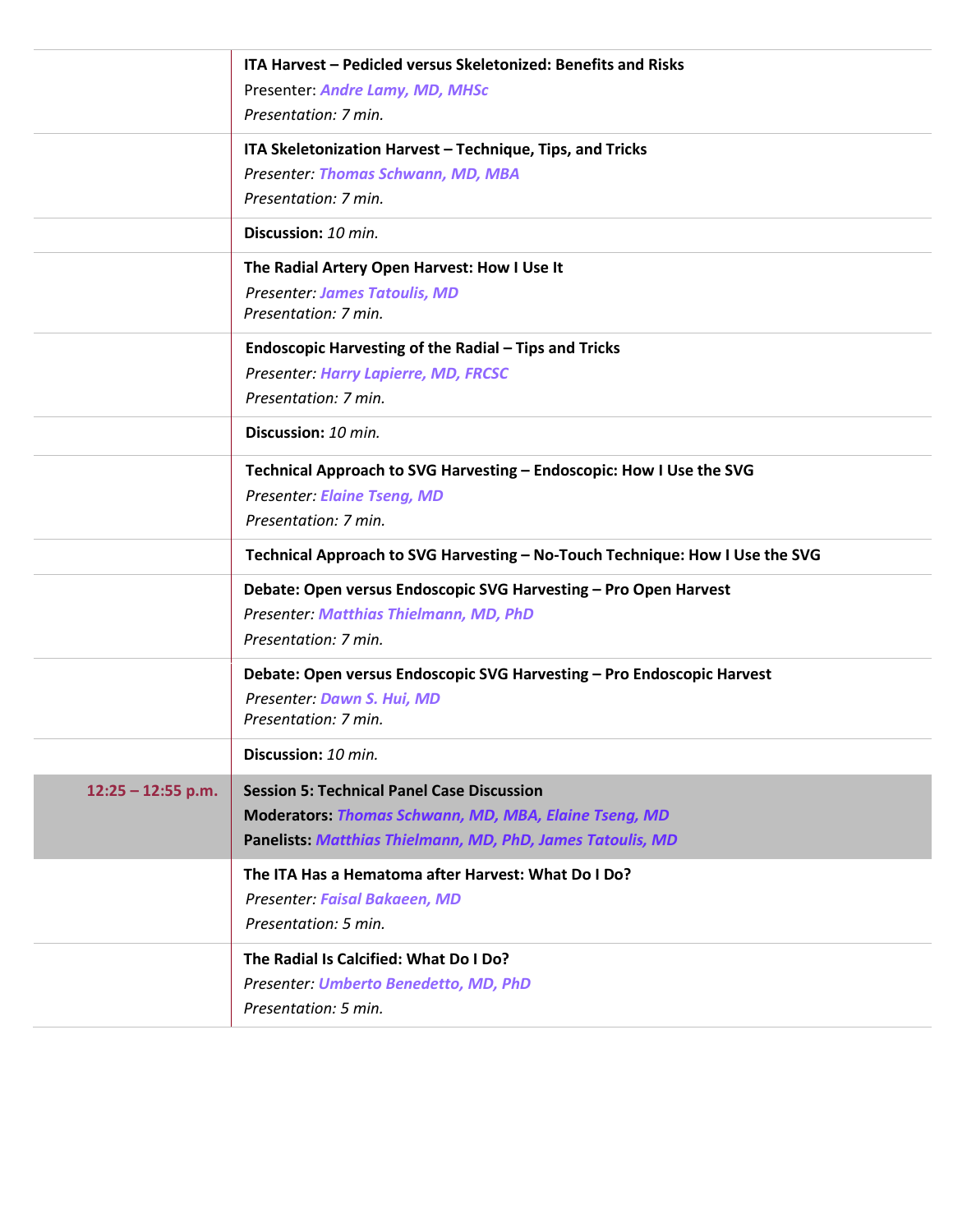|                     | The SVG Has Varicosities: What Do I Do?<br>Presenter: Alicja Zientara, MD<br>Presentation: 5 min.                                                                                                                 |
|---------------------|-------------------------------------------------------------------------------------------------------------------------------------------------------------------------------------------------------------------|
|                     | That Graft Is Too Short: What Do I Do?<br><b>Presenter: Gry Dahle, MD</b><br>Presentation: 5 min.                                                                                                                 |
|                     | Discussion: 10 min.                                                                                                                                                                                               |
| $12:55 - 1:40$ p.m. | <b>Networking lunch</b>                                                                                                                                                                                           |
| $1:40 - 2:00$ p.m.  | <b>Keynote Lecture: The Society of Thoracic Surgeons and Coronary Artery Surgery: Our Journey</b><br><b>Together</b><br>Presenter: John H. Calhoon, MD, STS President<br>Introduction By: Joseph F. Sabik III, MD |
| $2:00 - 3:30$ p.m.  | Session 6: Graft Configuration - Master the Techniques<br><b>Moderators: Faisal Bakaeen, MD</b><br>Panelists: Joseph F. Sabik III, MD, Frank Sellke, MD, Piroze M. Davierwala, MD, MS, MCh                        |
|                     | <b>Composite Graft Configurations: How I Do It</b><br><b>Presenter: David Glineur, MD, PhD</b><br>Presentation: 7 min., Questions: 8 min.                                                                         |
|                     | Decision-Making in Composite Graft Configurations: Technical Considerations for Y and T Grafts<br><b>Presenter: Pierre Voisine, MD</b><br>Presentation: 7 min., Questions: 8 min.                                 |
|                     | In-Situ Internal Thoracic Arteries: RITA to LAD<br><b>Presenter: Fraser Rubens, MD</b><br>Presentation: 7 min., Questions: 8 min.                                                                                 |
|                     | <b>In-Situ Internal Thoracic Arteries: RITA to OM</b><br>Presenter: Joseph F. Sabik III, MD<br>Presentation: 7 min., Questions: 8 min.                                                                            |
|                     | <b>Sequential Grafting on the Lateral Wall</b><br>Presenter: Gloria Färber, MD<br>Presentation: 7 min., Questions: 8 min.                                                                                         |
|                     | Elongation of the In-Situ RITA, the I Technique<br><b>Presenter: Michael Vallely, MBBS, PhD</b><br>Presentation: 7 min., Questions: 8 min.                                                                        |
| $3:30 - 4:00$ p.m.  | <b>Break/Exhibits</b>                                                                                                                                                                                             |
| $4:00 - 4:40$ p.m.  | <b>Abstract Session 1</b>                                                                                                                                                                                         |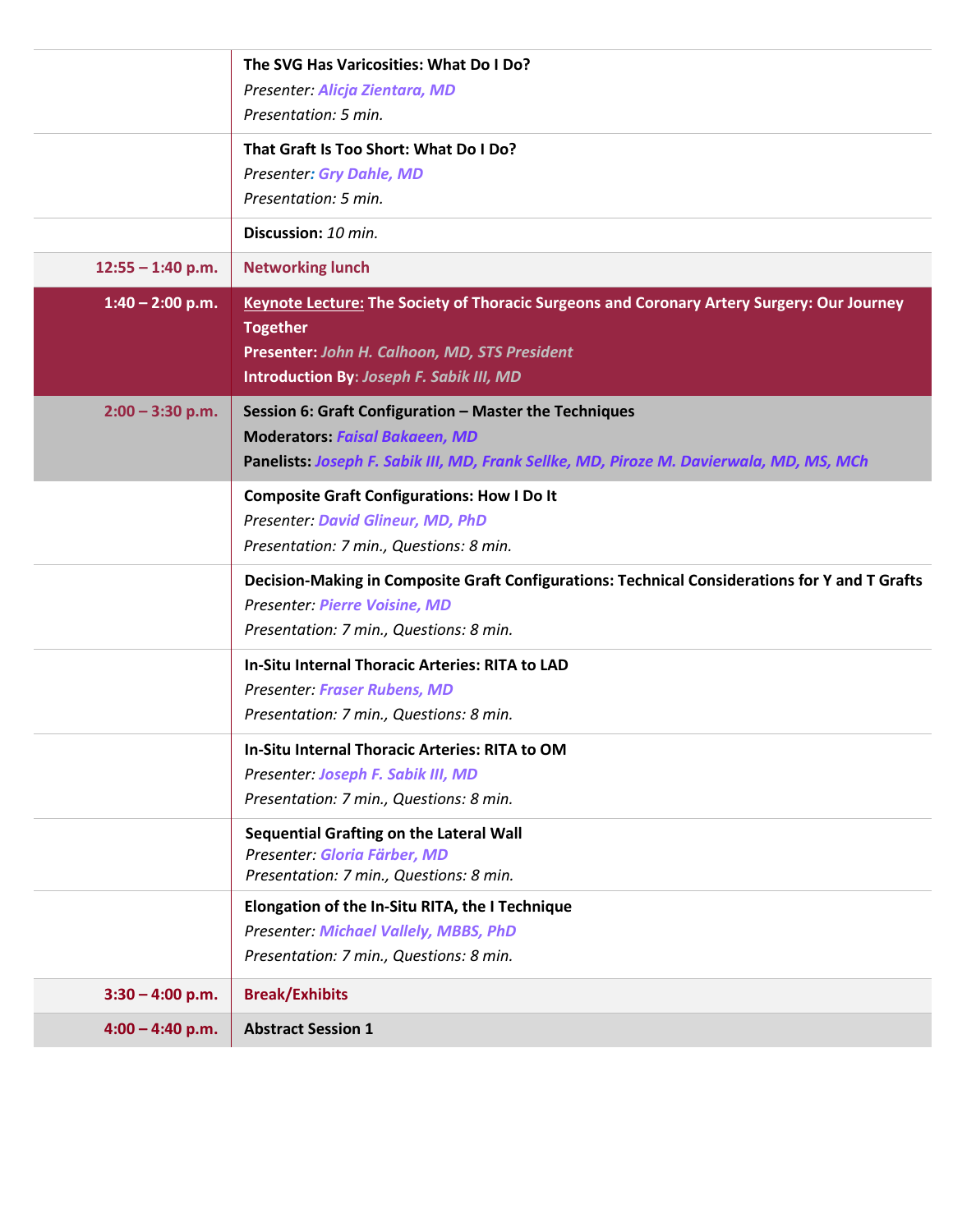|                    | Moderators: Gloria Färber, MD, Gianluca Torregrossa, MD                                                                                                                |
|--------------------|------------------------------------------------------------------------------------------------------------------------------------------------------------------------|
|                    | Presentation: 5 min., Questions: 5 min.                                                                                                                                |
|                    | Presentation: 5 min., Questions: 5 min.                                                                                                                                |
|                    | Presentation: 5 min., Questions: 5 min.                                                                                                                                |
|                    | Presentation: 5 min., Questions: 5 min.                                                                                                                                |
| $4:40 - 5:25$ p.m. | <b>Session 7: CABG and FFR</b><br>Moderator: Mario F.L. Gaudino, MD, PhD<br>Panelists: Akiko Maehara, MD, Pierre-Yves Etienne, MD, Stephen E. Fremes, MD               |
|                    | <b>FFR and CABG:</b><br><b>Presenter: David Glineur, MD, PhD</b><br>Presentation: 7 min., Questions: 8 min.                                                            |
|                    | Intermediate Lesions: What to Do with Non-Severe Stenoses of the RCA and RCX and Why<br>Presenter: Torsten 5Doenst, MD, PhD<br>Presentation: 7 min., Questions: 8 min. |
|                    | FAME 3: A Cardiologist's Approach and Interpretation of FFR<br>Presenter: Aun-Yeong Chong, MD<br>Presentation: 10 min., Questions: 5 min.                              |
| $5:25 - 6:15$ p.m. | Session 8: On-Pump CABG, Endarterectomy, Low EF<br>Moderator: Dawn S. Hui, MD, Teresa M. Kieser, MD, PhD<br>Panelists: Frank W. Sellke, MD, Andreas Böning, MD         |
|                    | What's the Best Cardioplegia for CABG in 2022?                                                                                                                         |
|                    | Strategies for CABG in <30% EF: On-Pump, Off-Pump, Impella?<br>Presenter: Faisal Bakaeen, MD<br>Presentation: 7 min., Questions: 5 min.                                |
|                    | Full Metal Jacket: What Do I Do?<br>Presenter: John D. Puskas, MD<br>Presentation: 7 min., Questions: 5 min.                                                           |
|                    | <b>Intra-Operative TTFM and Echo Conduit Evaluation</b><br>Presenter: Hirokuni Arai, MD, PhD<br>Presentation: 7 min., Questions: 5 min.                                |
| 6:15 p.m.          | <b>STS Coronary Conference Reception</b>                                                                                                                               |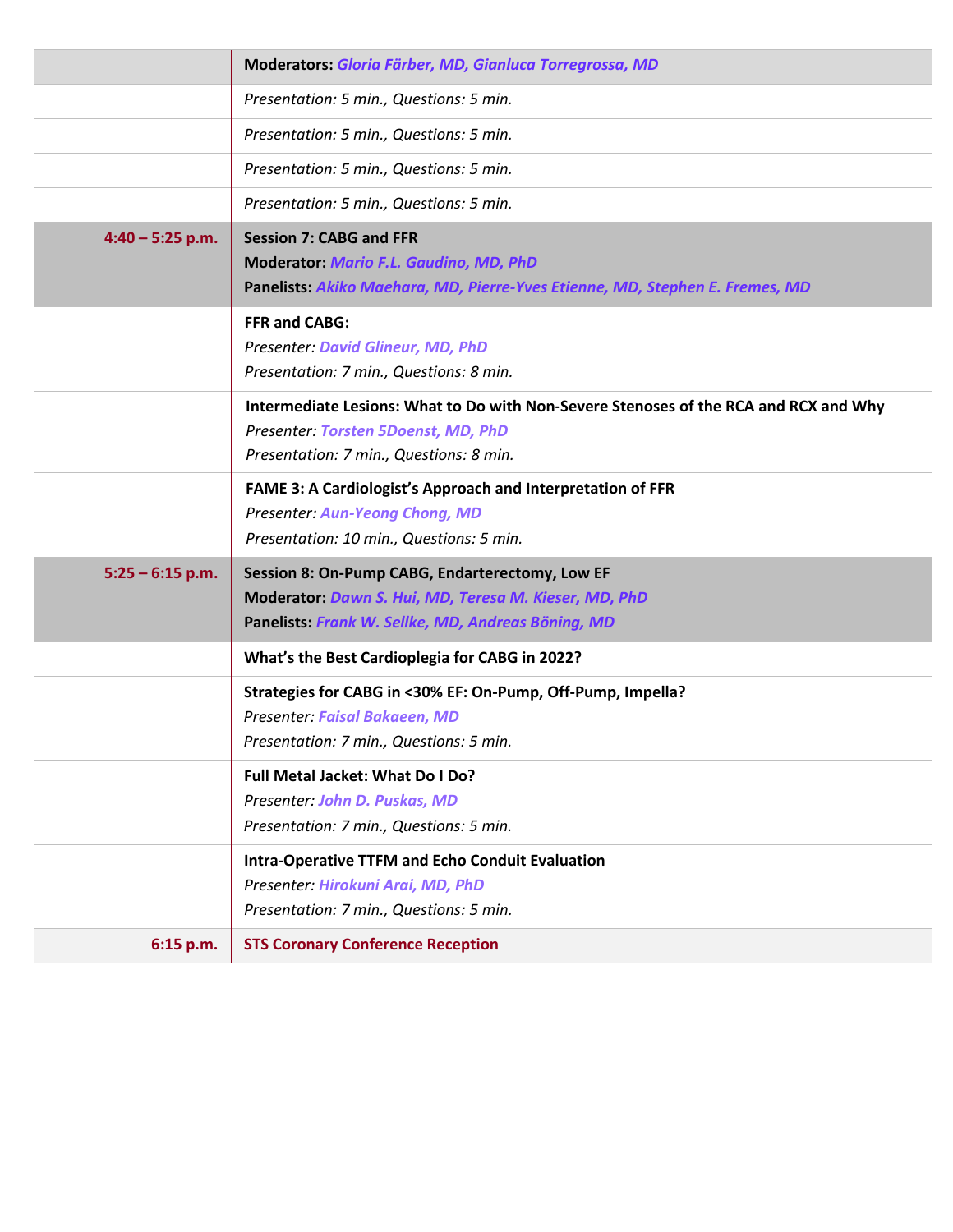## **All Times Eastern (ET) Sunday, June 5, 2022**

| 7:00 a.m.            | <b>Registration &amp; Networking Breakfast</b>                                                                                                                                                              |
|----------------------|-------------------------------------------------------------------------------------------------------------------------------------------------------------------------------------------------------------|
| $7:25 - 7:30$ a.m.   | <b>Welcome Back</b>                                                                                                                                                                                         |
| $7:30 - 8:30$ a.m.   | Session 9: Off-Pump CABG: How I Do It, Tips and Tricks<br>Moderator: David P. Taggart, MD, Umberto Benedetto, MD, PhD<br>Panelists: Hirokuni Arai, MD, PhD, Michael Vallely, MBBS, PhD, Alicja Zientara, MD |
|                      | Who Are the Patients That Benefit the Most from OPCAB?<br>Presenter: David P. Taggart, MD<br>Presentation: 15 min.                                                                                          |
|                      | Positioning and Technical Tricks in Off-Pump: Heart Positioning, Target Exposure<br>Presenter: John D. Puskas, MD<br>Presentation: 7 min., Questions : 8 min.                                               |
|                      | <b>Options for Proximal Anastomosis in Off-Pump</b><br>Presenter: Hiroyuki Nakajima, MD, PhD<br>Presentation: 7 min., Questions: 8 min.                                                                     |
|                      | No Aortic Anastomoses: Options, Approaches, and Outcomes                                                                                                                                                    |
| $08:30 - 09:45$ a.m. | Session 10: Minimally Invasive CABG: How I Do It<br>Moderator: Johannes Bonatti, MD, David Glineur, MD, PhD<br>Panelists: Bob Kiaii MD, Gry Dahle, MD, Bobby Yanagawa, MD, PhD                              |
|                      | The Robotic Approach of Minimally Invasive LAD Revascularization: Tips and Tricks<br>Presenter: Gianluca Torregrossa, MD<br>Presentation: 7 min.                                                            |
|                      | The Thoracoscopic Approach of Minimally Invasive LAD Revascularization: Tips and Tricks<br>Presenter: Pierre-Yves Etienne, MD<br>Presentation: 7 min.                                                       |
|                      | The Direct Vision Approach of Minimally Invasive LAD Revascularization: Tips and Tricks<br>Presenter: Keita Kikuchi, MD, PhD<br>Presentation: 7 min.                                                        |
|                      | Discussion: 15 min.                                                                                                                                                                                         |
|                      | Multi-Vessel Small Thoracotomy: My Technique, Tips, and Tricks<br>The Direct Approach with LITA and Radial<br>Presenter: Marc Ruel, MD, MPH                                                                 |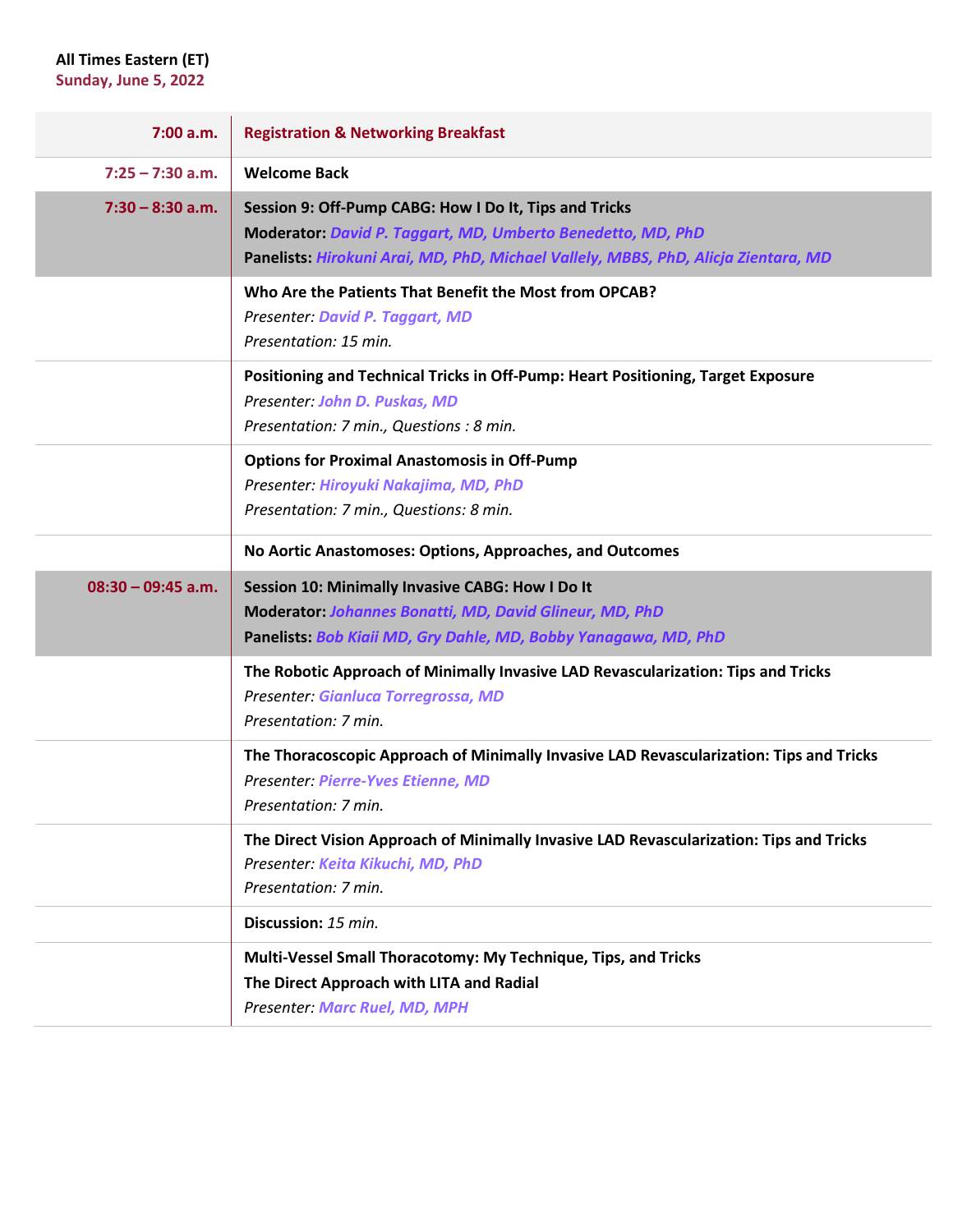|                      | Presentation: 8 min.                                                                                                                                                             |
|----------------------|----------------------------------------------------------------------------------------------------------------------------------------------------------------------------------|
|                      | Multi-Vessel Small Thoracotomy: My Technique, Tips, and Tricks<br>The Direct Approach with BITA Composite<br>Presenter: Piroze M. Davierwala, MD, MS, MCh                        |
|                      | Presentation: 8 min.                                                                                                                                                             |
|                      | Multi-Vessel Robotic: My Technique, Tips, and Tricks<br>The Full Endoscopic Approach: TECABG<br>Presenter: Husam H. Balkhy, MD<br>Presentation: 8 min.                           |
|                      | Discussion: 15 min.                                                                                                                                                              |
| $9:45 - 10:15$ a.m.  | <b>Session 11: Hybrid Revascularization</b><br>Moderator: John D. Puskas, MD, Husam H. Balkhy, MD<br>Panelists: Bob B. Kiaii, MD, Gianluca Torregrossa, MD, Johannes Bonatti, MD |
|                      | The Heart Team Approach to Patient Selection for Hybrid Revascularization<br><b>Presenter: Gry Dahle, MD</b><br>Presentation: 7 min.                                             |
|                      | <b>Staging of the Hybrid Procedure: Who Goes First?</b><br>Presenter: Bobby Yanagawa, MD, PhD<br>Presentation: 7 min.                                                            |
|                      | Hybrid Revascularization: How to Do It?<br>Presenter: Bob B. Kiaii, MD<br>Presentation: 7 min.                                                                                   |
|                      | Discussion: 10 min.                                                                                                                                                              |
| $10:15 - 10:40$ am.  | <b>Break/Exhibits</b>                                                                                                                                                            |
| $10:40 - 11:30$ a.m. | <b>Session 12: Post-Operative Medical Therapy</b><br>Moderator: Marc Ruel, MD, MPH, Sigrid Sandner, MD<br>Panelists: Milan Milojevic, MD, PhD, Andre Lamy, MD, MHSc              |
|                      | What Is the Impact of Secondary Prevention on Outcomes after CABG?<br>Presenter: Milan Milojevic, MD, PhD<br>Presentation: 7 min., Questions: 5 min.                             |
|                      | <b>Anti-Platelet Strategies after CABG</b><br><b>Presenter: Sigrid Sandner, MD</b><br>Presentation: 7 min., Questions: 5 min.                                                    |
|                      | Management of New-Onset Postoperative Atrial Fibrillation                                                                                                                        |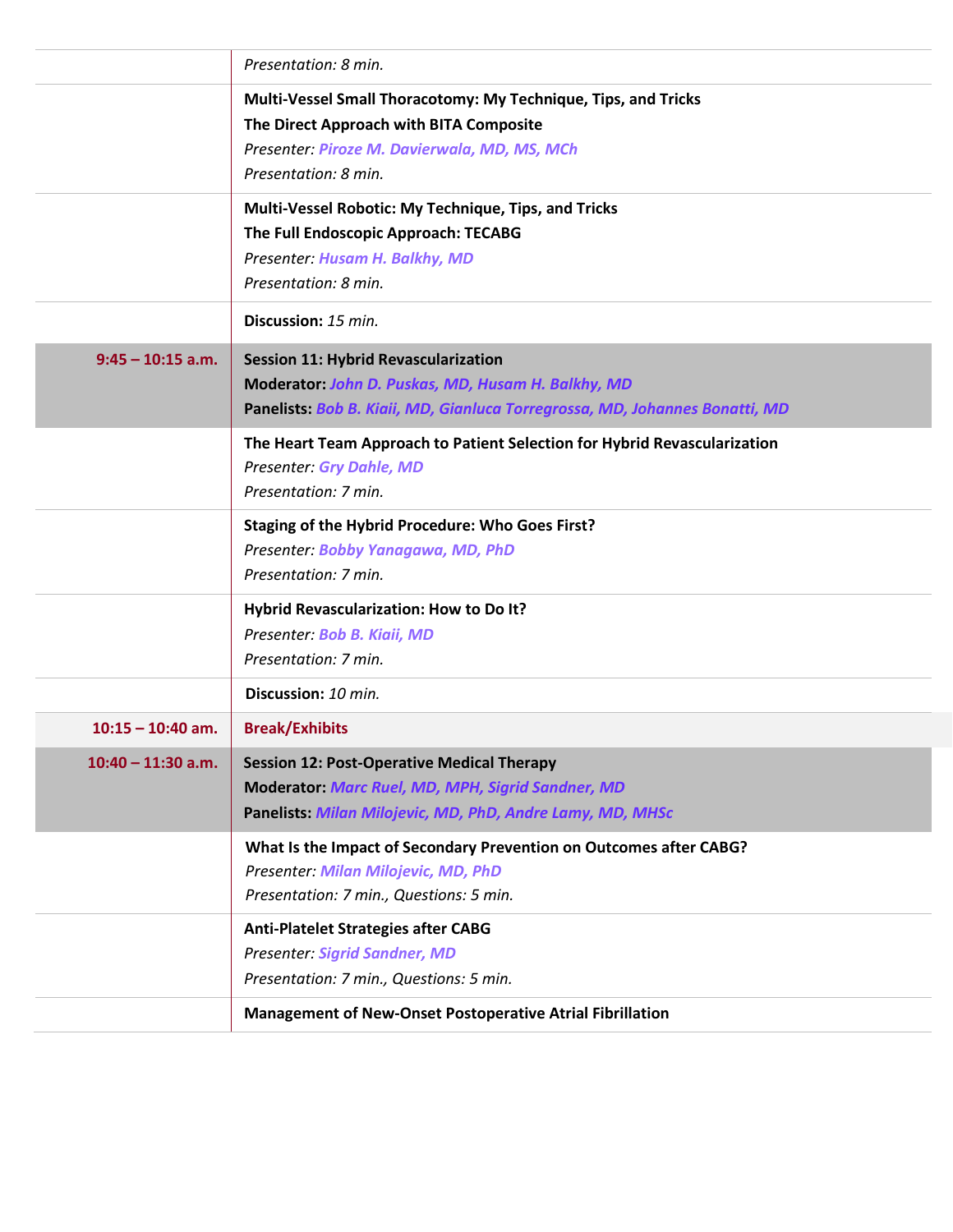|                         | Presenter: A. Marc Gillinov, MD<br>Presentation: 7 min., Questions: 5 min.                                                                                                                     |
|-------------------------|------------------------------------------------------------------------------------------------------------------------------------------------------------------------------------------------|
|                         | Lipid Management: Statins and Beyond<br><b>Presenter: Michael Farkouh, MD</b><br>Presentation: 7 min., Questions: 5 min.                                                                       |
| 11:30 a.m. - 12:10 p.m. | <b>Abstract Session 2</b><br><b>Moderators: Harry Lapierre, MD, FRCSC</b>                                                                                                                      |
|                         | Presentation: 5 min., Questions: 5 min.                                                                                                                                                        |
|                         | Presentation: 5 min., Questions: 5 min.                                                                                                                                                        |
|                         | Presentation: 5 min., Questions: 5 min.                                                                                                                                                        |
|                         | Presentation: 5 min., Questions: 5 min.                                                                                                                                                        |
| $12:10 - 12:50$ p.m.    | <b>Networking lunch</b>                                                                                                                                                                        |
| $12:50 - 1:30$ p.m.     | Keynote Lectures: Answering the Next Big Research Questions in Coronary Surgery<br>Panelists: Marc Ruel, MD, MPH, Joseph F. Sabik III, MD, Michael Farkouh, MD, A. Marc Gillinov,<br><b>MD</b> |
|                         | <b>Big Data Analysis: The STS Database and Clinical Registries</b>                                                                                                                             |
|                         | <b>Randomized Clinical Trials</b><br>Presenter: Mario F.L. Gaudino, MD, PhD                                                                                                                    |
|                         | Discussion: 10 min.                                                                                                                                                                            |
| $1:30 - 2:10$ p.m.      | <b>Session 13: Case Discussions</b><br>Panelists: Sigrid Sandner, MD, David Glineur, MD, PhD, Pierre Voisine, MD, Umberto Benedetto,<br>MD, PhD, Michael Vallely, MBBS, PhD                    |
|                         | CASE 1<br>Presentation: 4 min., Discussion: 6 min.                                                                                                                                             |
|                         | CASE <sub>2</sub>                                                                                                                                                                              |
|                         | Presentation: 4 min., Discussion: 6 min.                                                                                                                                                       |
|                         | CASE <sub>3</sub><br>Presentation: 4 min., Discussion: 6 min.                                                                                                                                  |